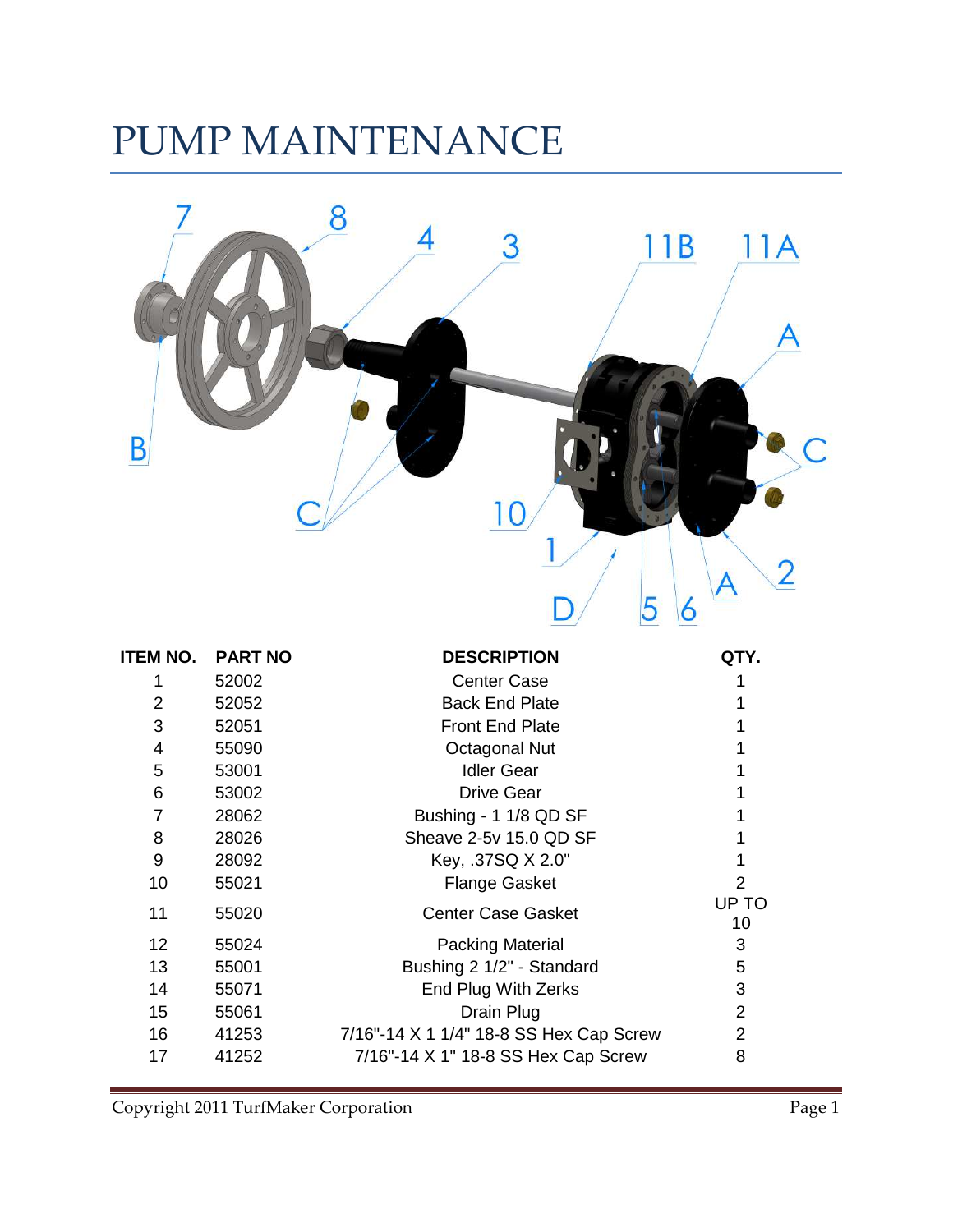## *PERIODIC REMOVAL OF CENTER CASE GASKETS TO IMPROVE PUMP PRESSURE*

The pump will lose pressure with use over time. Removal of gaskets can restore pump performance**.**

- 1. Turn off motor and remove the key during maintenance.
- 2. Remove the 12 hex cap screws from Back End Plate (2)
- 3. Using 2 of the cap screws, push the Back End Plate off the Center Case (1) by inserting the screws into the alternate holes (A) in the Back End Plate.
- 4. Remove one or more Center Case Gaskets (11A) from Center Case. If Center Case Gaskets are fused together, replace with new gaskets.
- 5. Replace Back End Plate and tighten screws to 30ft lbs.
- 6. Test the pump for proper adjustment by manually turning Sheave (8) on drive gear by hand. The Sheave can be accessed by removal of the sheet metal behind the pump or the Access Panel below the Pump Control Lever. If the pump turns freely, remove more gaskets. If unable to turn the pulley, put an additional gasket back into the pump. Repeat step 4.

### *PUMP REBUILD AND GEAR REPLACEMENT*

Pumps can typically be rebuilt one time before wear on the Center Case requires replacement of the pump**.**

- 1. Turn off motor and remove the key during maintenance.
- 2. Remove the 12 hex cap screws from Back End Plate (2)
- 3. Using 2 of the cap screws, push the Back End Plate off the Center Case (1) by inserting the screws into the alternate holes (A) in the Back End Plate.
- 4. Remove Sheet Metal panels behind pump to allow access to maintenance area.
- 5. Remove the 3 hex cap screws from the Bushing (7) and insert them into the three alternate holes (B), and push the Sheave (8) away from the Bushing (7). Apply equal pressure to the three screws to avoid cracking the Bushing. Remove Sheave and Bushing from drive shaft and pull Key out of slot on shaft.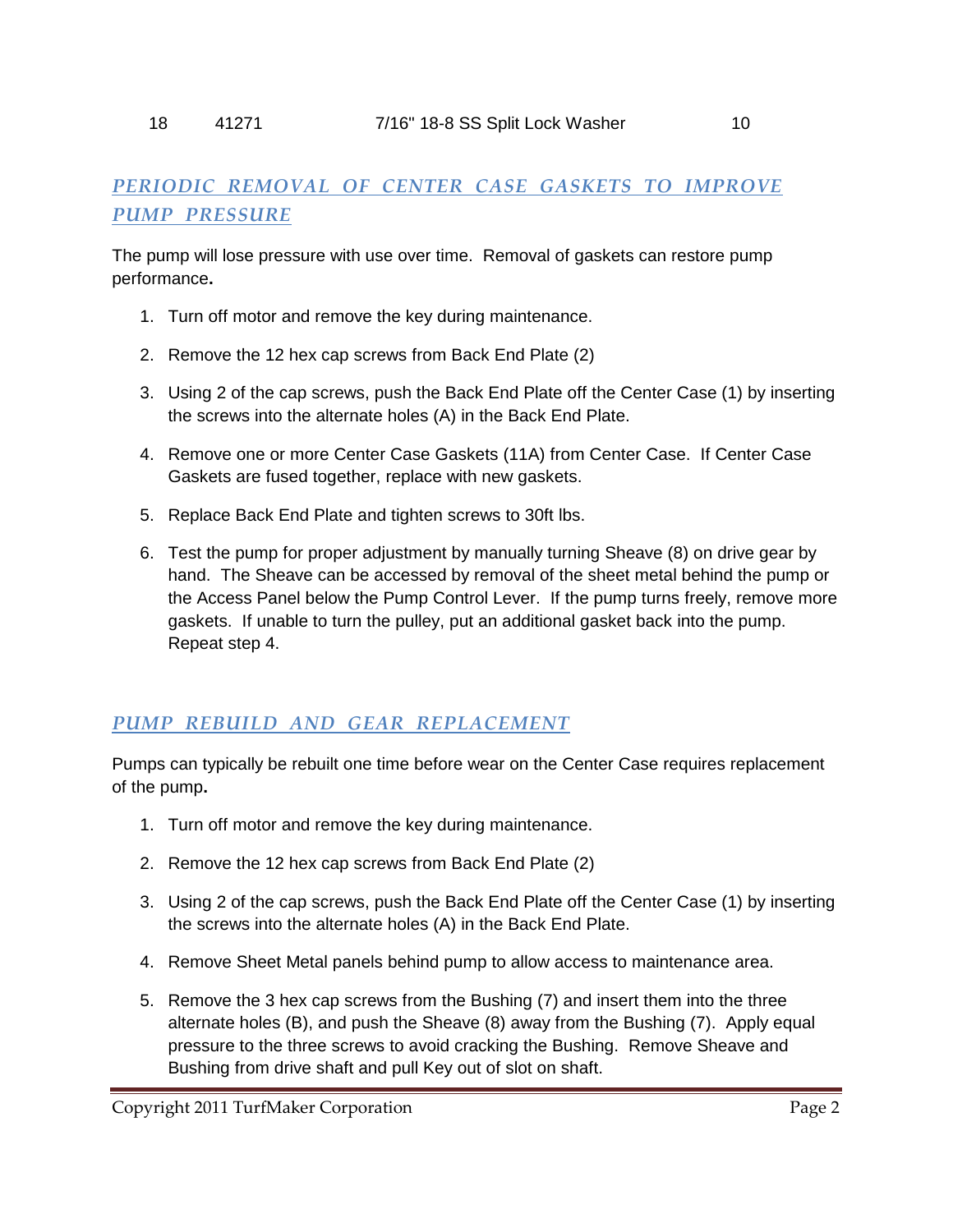- 6. Loosen the set screws on the Octagonal Nut (4) and remove.
- 7. Remove the Drive Gear (6) and Idler Gear (5) sliding them out of the Center Case.
- 8. Check the 5 bronze bearings (C) in End Plates (2 & 3) for excessive wear. If bearings are worn, remove pump from the machine. Press out and replace bearings.
- 9. Replace Drive and Idler Gears.
- 10. Replace Graphite Packing Rope inside the Octagonal Nut. Return Nut to Drive Gear shaft and tighten. After running water through the pump if may be necessary to tighten this Nut
- 11. Replace Center Case Gaskets (11A) with 9 new Center Case Gaskets.
- 12. Replace Back End Plate and tighten screws to 30ft lbs.
- 13. Grease the pump with 3 shots for each of the three short necks and 5 shots in the longer drive shafts of the pump.
- 14. Position pump belt, Bushing, Key and Sheave on drive shaft. The tank side face of the

Sheave should be located so that it lines up with the back face of the motor mount when all 3 of the Bushing Hex cap screws are tightened. Proper torque is 25ft lbs. The Bushing will pull the Sheave towards the side Bushing with the Hex cap screws so be sure to allow for this movement when aligning the Sheave with the back of the motor mount.



- 15. Check to insure that the Sheave is properly aligned with back side of motor mount. If not, remove and repeat step 14.
- 16. Test the pump for proper adjustment by manually turning Sheave (8) on drive gear by hand. If the pump turns freely, remove more gaskets. If unable to turn the pulley, put an additional gasket back into the pump. Repeat step 11.
- 17. Replace all sheet metal in its original position to insure safety.

#### *PUMP REPLACEMENT*

Pumps can typically be rebuilt one time before wear on the Center Case requires replacement of the pump**.**

- 1. Turn off motor and remove the key during maintenance.
- 2. Remove Sheet Metal panels behind pump to allow access to maintenance area.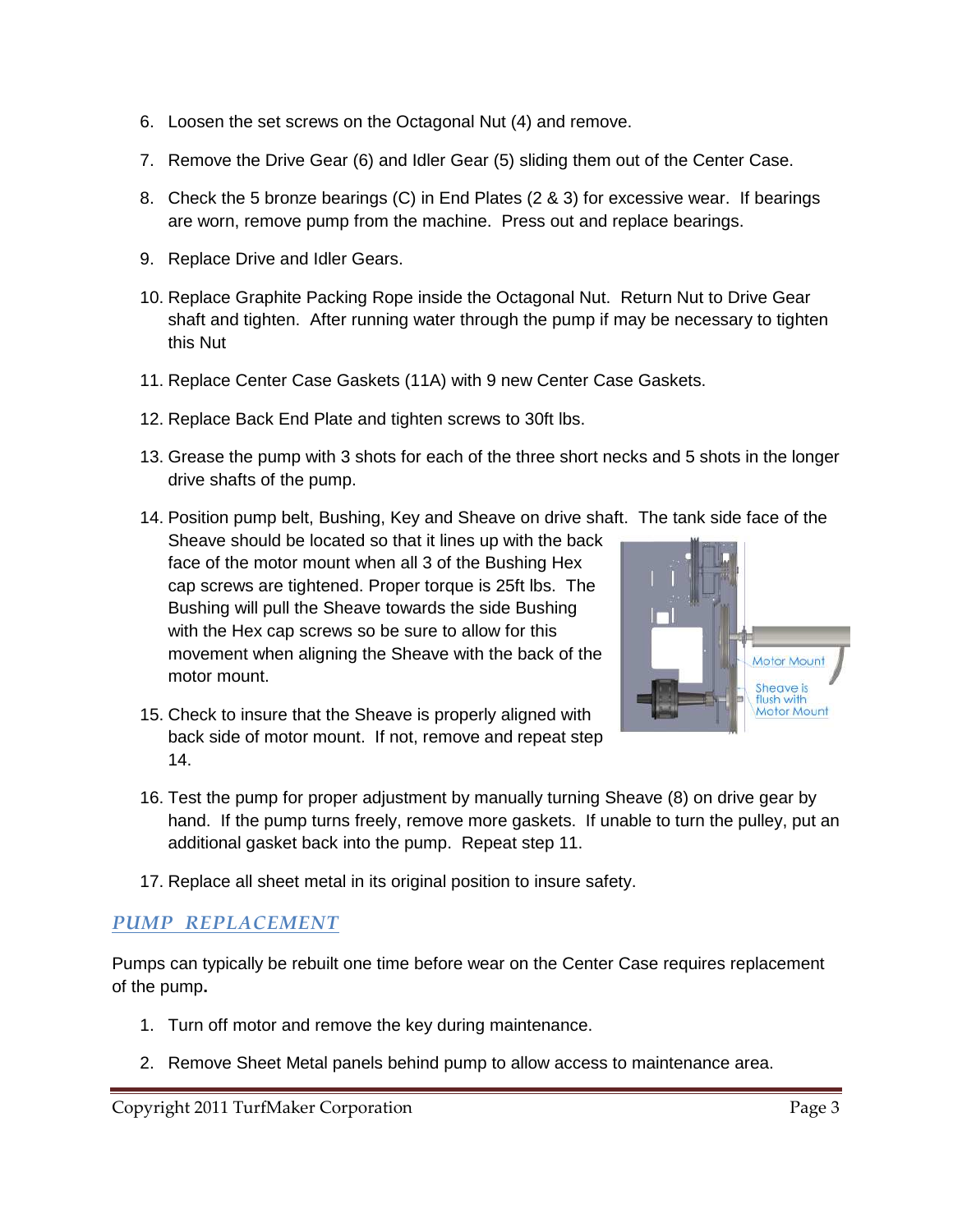- 3. Remove the 8 Hex cap screws that hold the plumbing to the pump sides.
- 4. Remove the 3 hex cap screws from the Bushing (7) and insert them into the three alternate holes (B), and push the Bushing away from the Sheave (8). Apply equal pressure to the three screws to avoid cracking the Bushing.
- 5. Remove the 2 hex cap screws (D) from underside of the Pump.
- 6. Remove Old Pump.
- 7. Place the Bushing, Key and Sheave from the old pump onto the drive shaft of the new pump and set pump on motor mount.
- 8. Secure new Pump (part no. 50101) to the motor mount with provided hex cap screws. Insure that the pump drive shaft is perpendicular to the back side of the motor mount. After pump is properly positioned adjust the retaining bolt located on the post behind the left side of the pump so the bolt head touches the neck of the Front End Plate. Lock bolt in place.
- 9. Position pump belt, Bushing, Key and Sheave on drive shaft. The tank side face of the Sheave should be located so that it lines up with the back face of the motor mount when all 3 of the Bushing hex cap screws are tightened. Proper torque is 25ft lbs. The Bushing will pull the Sheave towards the pump so be sure to allow for this movement when aligning the Sheave with the back of the motor mount.
- 10. Check to insure that the Sheave is properly aligned with back side of motor mount. If not, remove and repeat step 9.
- 11. Replace all sheet metal in its original position to insure safety.

#### *PUMP PARTS REPAIR LIST*

| <b>PART NO</b> | <b>DESCRIPTION</b>        | QTY. |
|----------------|---------------------------|------|
| 50101          | TURFMAKER STANDARD PUMP   |      |
| 55021          | <b>FLANGE GASKET</b>      |      |
| 55020          | <b>CENTER CASE GASKET</b> |      |
| 55024          | PACKING MATERIAL          |      |
| 55001          | BUSHING 2 1/2" - STANDARD |      |
| 53001          | <b>IDLER GEAR</b>         |      |
| 53002          | <b>DRIVE GEAR</b>         |      |